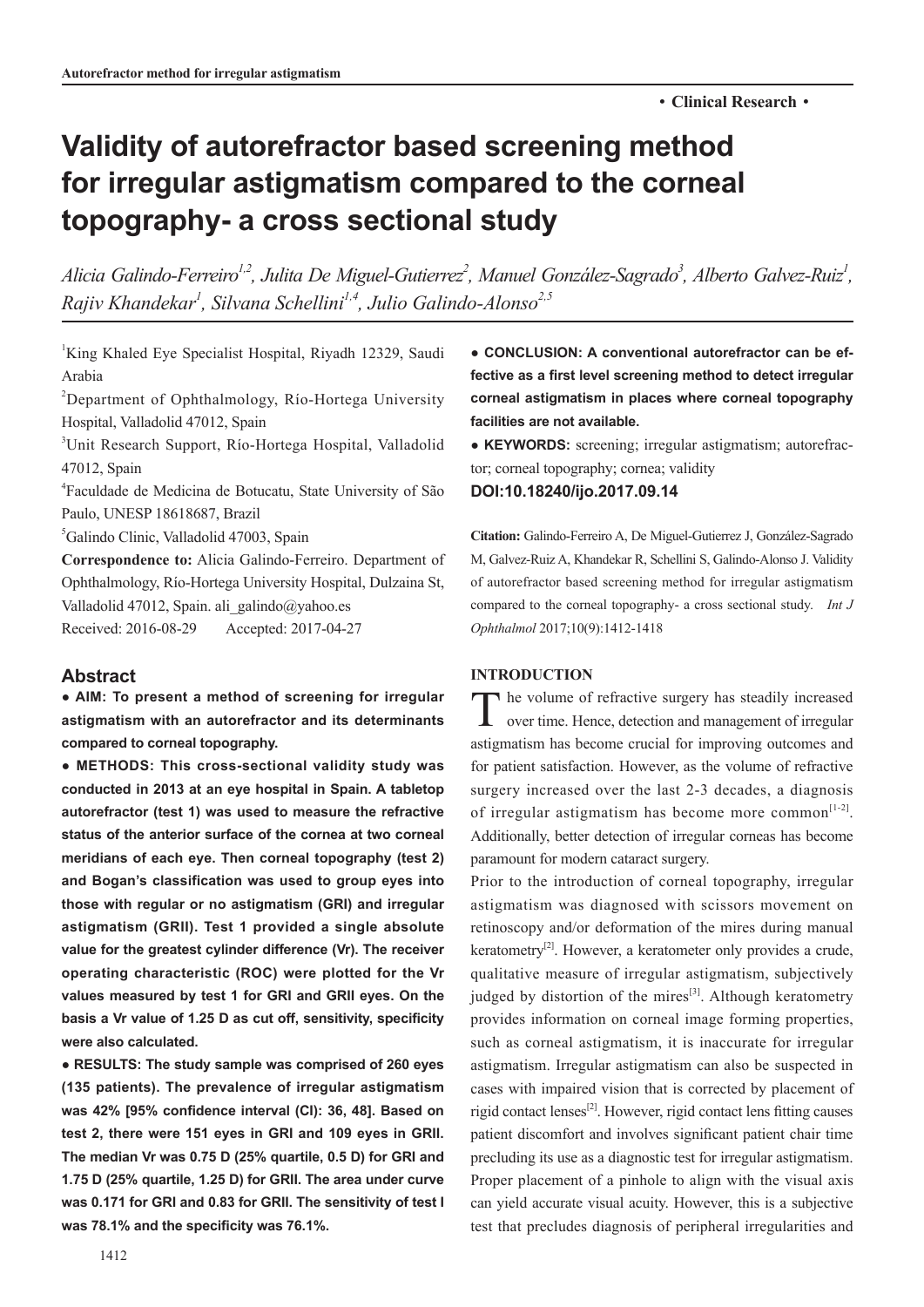

**Figure 1 Schematic drawing of test 1 methods** A: Each meridian of a cornea formed of two semi-meridians symmetrical from the optical axis, any two points *P* and *P'* of these semi-meridians located at the same distance from the corneal apex has the same curvature; B: Four measurements were performed within the pupillary area near the iris sphincter at 45°, 135°, 225° and 315° meridians.

is influenced by other conditions such as retinal damage and cataracts[4].

Corneal topography provides the most comprehensive information on corneal regularity and curvature for the diagnosis of irregular astigmatism<sup>[3,5-8]</sup>. However, availability, cost and the ability to interpret the outcomes is a challenge in all ophthalmic clinics. A tabletop autorefractors is available in most ophthalmic and optometric clinics. Autorefractors acquire measurements rapidly and are patient friendly to use compared to topography<sup>[9-10]</sup>. The aim of this study is to validate a quantitative test for irregular astigmatism using an autorefractor compared to conventional topography.

## **SUBJECTS AND METHODS**

This was a non-randomized, cross sectional study of consecutive patients who presented to a public general ophthalmology outpatient clinic in Valladolid, from January to December 2013. This study adhered to the tenets of the Declaration of Helsinki. Patients were included after informed consent was obtained. Patients were excluded if they had mental or physical disability, uncooperative, history of recent ocular surgery, corneal scars or acute ocular pathology at examination.

All patients were first examined by an ophthalmologist before being sent for consultation to an optometrist to ensure that patients met the inclusion criteria and could be enrolled in the study. Patients' data were collected on demographics such as age, gender and laterality of the condition and the distance visual acuity with and without spectacles. Distance vision was tested monocularly using a Snellen illiterate E visual acuity chart held at 6 m distance. An optometrist performed dynamic refraction for each eye without pharmacologic cycloplegia.

**Methods to Detect Irregular Astigmatism** Test 1: Astigmatism evaluation using an objective asymmetric refractometer was performed with a tabletop autorefractor (Canon R-20; Canon

Inc., Tokyo, Japan) to determine the refractive status of anterior surface of the cornea in two meridians that pass through the pupil. *P* and *P'* are symmetrical points located at opposite ends of a symmetric corneal parallel. Stated differently, *P* and *P'* are diametric opposite ends of an ellipse, hence, both have the same curvature as the parallel. Consequently, if two symmetrical points of a cornea have the same radius as the meridian and also the same radius as the parallel, its astigmatism will be regular.

Four measurements were performed within the pupillary area near the iris sphincter at 45°, 135°, 225° and 315° meridians (Figure 1). All measurements were obtained by an experienced operator using the same machine and procedure. Subjects were instructed to look at an optically distant target displayed in the autorefractor and keep their eyes wide open during this measurement. All refractions were noted in negative cylinder notation. The readings were recorded, 1-2s after a blink. Average values of the refraction measurements were printed from the auto refractor and were recorded using an absolute magnitude of cylinder notation.

At the 45° meridian, we performed measurements number 1 and 3 (45 $\degree$  and 225 $\degree$ ). We termed this  $V_{45}$  which was the absolute value of the difference between the first measurement of astigmatism (Cyl  $1_{45}$ ) and the third (Cyl  $3_{225}$ ) so that  $V_{45}$ =Cyl  $1_{45}$ -Cyl  $3_{225}$ .

At the 135º meridian, we performed measurements number 2 and 4 (135 $^{\circ}$  and 315 $^{\circ}$ ). This was termed V<sub>135</sub>, the absolute value of the difference between the astigmatism of the second measurement (Cyl  $2_{135}$ ) and the fourth (Cyl  $4_{315}$ ) so that  $V_{135}$ =Cyl 2<sub>135</sub> -Cyl 4<sub>315</sub>.

We choose the highest absolute value between  $V_{45}$  and  $V_{135}$ and termed it Vr. Vr designated the greater asymmetry in the cornea. To obtain a cut-off value, all the Vr values were compared to our topographic classification.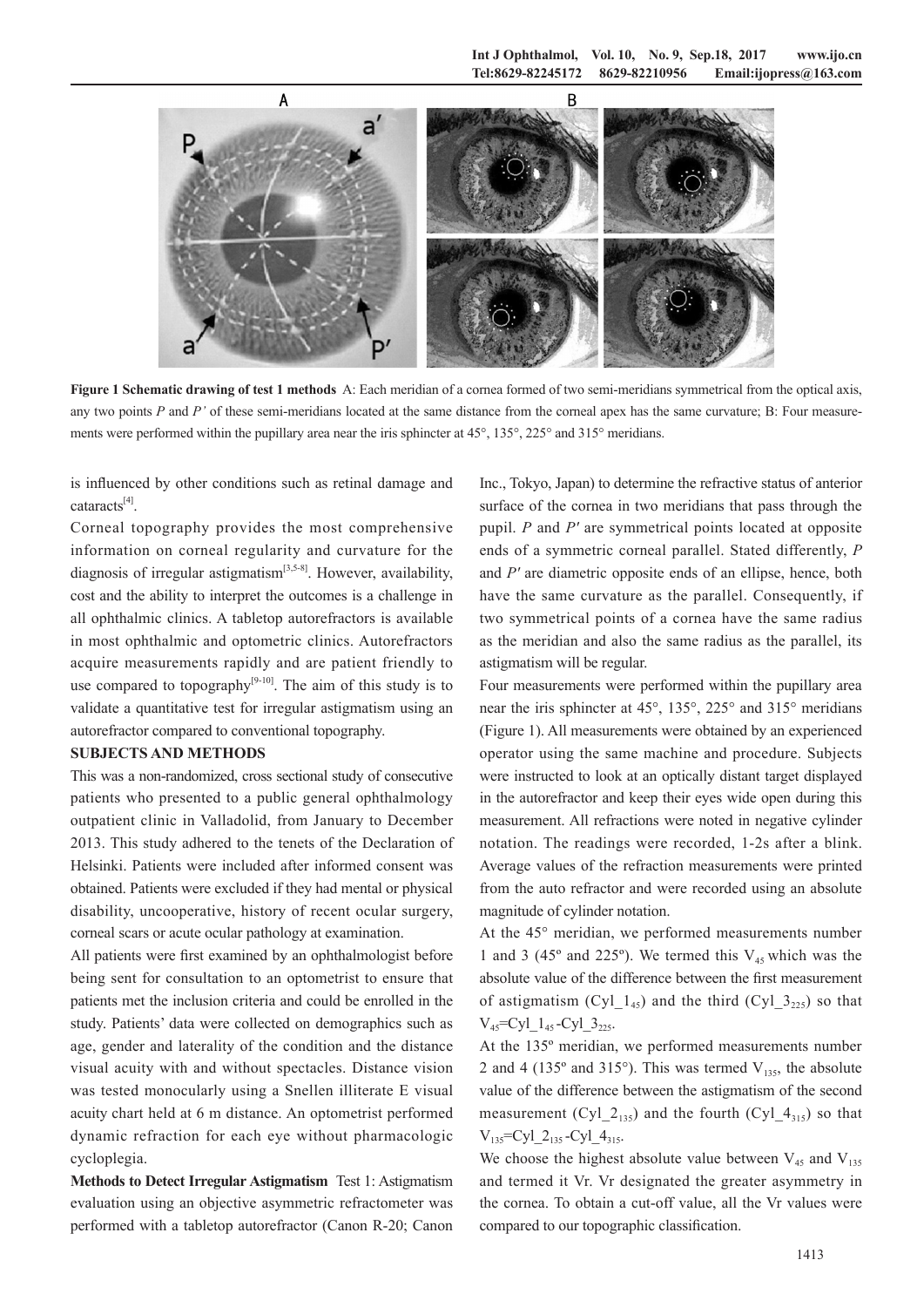#### **Autorefractor method for irregular astigmatism**

| Table 1 Comparison of corneal topography measurements in eyes with and without irregular astigmatism |                   |              |                    |              |      |         |  |  |
|------------------------------------------------------------------------------------------------------|-------------------|--------------|--------------------|--------------|------|---------|--|--|
| Topography parameters                                                                                | Group I $(n=151)$ |              | Group II $(n=109)$ |              |      |         |  |  |
|                                                                                                      | Median            | 25% quartile | Median             | 25% quartile |      |         |  |  |
| $V_{45}$                                                                                             | 0.5               | 0.25         |                    | 0.5          | 50.8 | < 0.001 |  |  |
| $V_{135}$                                                                                            | 0.5               | 0.25         | $-25$              | 0.5          | 41.0 | < 0.001 |  |  |
| Vr                                                                                                   | 0.75              | 05           | -75                | $\pm 25$     | 83.5 | < 0.001 |  |  |

Vr: Greatest cylinder value in two diagonal meridians if it is equal to or greater, suggests irregular astigmatism. *P*<0.05 is statistically significant.

Example for right eye (OD): 1) measurements with refractometer in OD; measure at  $45^\circ$ =-1,  $-1\times45^\circ$ , measure at 225<sup>o</sup>=-0.5, -1×225<sup>o</sup>, measure at 135<sup>o</sup>=1, -0.5×135<sup>o</sup>, measure at  $315^{\circ}$ =-0.5, -2×315°; 2) then we have the absolute value of the cylinder value of each meridian, getting  $Cyl_{45}=1$ ,  $Cyl_{22}=1$ , Cyl<sub>135</sub>=0.5, Cyl<sub>315</sub>=2; 3) calculate  $V_{45}$ =0,  $V_{135}$ =-1.5; 4) calculate Vr, we choose the highest absolute value between  $V_{45}$  and  $V_{135}$ .

Test 2 (gold standard): corneal topography was performed using EyeSys Windows WorkStation V.2 software topographer (EyeSys Technologies, Houston, TX, USA). This video keratoscope is based on Placido disk corneal topography, where a patient's cornea is illuminated by concentricrings, which create an image that is reflected by the anterior surface of the cornea. The reflected image is computer analyzed, and a color-coded curvature map of the corneal surface is generated $[8]$ . Only topographic images that were well aligned and well focused were selected for evaluation.

The eyes were separated into two groups, based on the corneal topography classification: group I [regular or no astigmatism (GRI)] including eyes with normal or regular astigmatism (round or oval and symmetric pattern); and group II [irregular astigmatism (GRII)], containing eyes with irregular astigmatism (irregular and unclassified) considering asymmetric topographic images<sup>[11]</sup>. Eyes were qualitatively classified based on Bogan's recommendations[11].

To minimize variation in the results, all measurements were performed between 9 a.m. and 2 p.m. The examiner and participants were masked to the results of the previous measurements obtained from each device. Participants were instructed to blink completely just before each measurement. They were asked to sit back after each repeat measurement, and the device was realigned before each measurement.

**Statistical Analysis** Statistical analysis was performed using Statistical Package for Social Studies (SPSS 22.0) (IBM Corp., New York, NY, USA). We calculated frequencies and percentage proportions for categorical variables. The distribution of continuous variables was evaluated. If the distribution was normal, we calculated the mean and standard deviation (SD). If they were not normally distributed, we calculated median and 25% quartiles. We used a nonparametric method for comparing the continuous outcome variable (Vr) in GRI and GRII. Two sided Kruskal-Wallis *P*  values were estimated for validity of outcomes.

The validity of autorefractors in defining irregular astigmatism in both GRI and GRII was compared to that found by corneal topography was performed using the receiver operator characteristic (ROC) curve. The results of this analysis was used to determine the diagnostic cut-off points (Vr=1.25 D) to determine the overall predictive accuracy of the test as described by the area under the curve (AUC). These curves are obtained by plotting sensitivity against 1-specificity, calculated for each value observed. An area of 100% implies that the test perfectly discriminates between groups. We also used this approach to calculate specificity, sensitivity, and positive [sensitivity/(1-specificity)] and negative [(1-sensitivity)/ specificity] likelihood ratios (LR) for cut-off points of irregular astigmatism selected *a priori*, and to identify irregular astigmatism cut-off points that maximized sensitivity and specificity in discriminating irregular astigmatism.

The validity parameters were sensitivity, specificity, positive predictive value, negative predictive value and prevalence of irregular astigmatism. The 95% confidence interval (CI) of the validity parameters was also calculated. *P*<0.05 was considered statistically significant.

#### **RESULTS**

The study sample was comprised of 260 eyes of 135 participants. There were 58 (43%) males and 77 (57%) females. The median age of participants was 35.5y (25% quartile, 25y). There were 132 (50.8%) right eyes and 128 (49.2%) left eyes.

Based on the Bogan *et al*<sup>[11]</sup> corneal topography classification, 151 (58%) eyes had no astigmatism or regular astigmatism (GRI) and 109 (42%) eyes had irregular astigmatism (GRII).

Comparison of autorefractor measurements in eyes with and without irregular astigmatism is presented in Table 1. The Vr values were significantly higher in GRII compared to GRI. The ROC of GRI and GRII is presented in Figure 2. The AUC in GRI and GRII were 0.17 and 0.83 respectively.

The validity parameters for test 1 were estimated by comparing the presence and absence of irregular astigmatism as defined by test 2. Irregular astigmatism was defined as a Vr value greater than 1.25 D. The sensitivity, specificity, positive predictive value, negative predictive value were calculated using standard formulas (Table 2).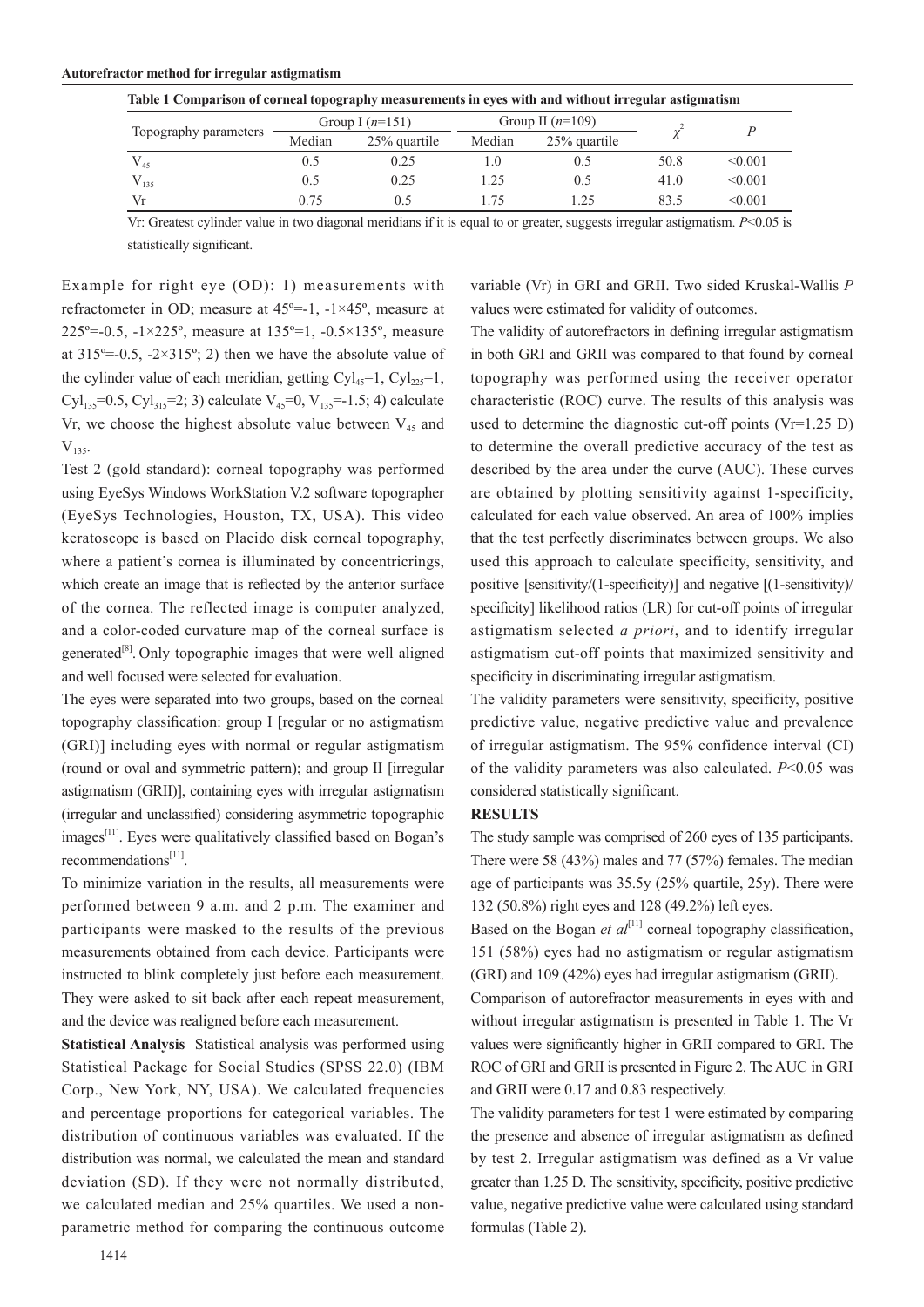



**Figure 2 Area of ROC curve (graphical plot of the sensitivity**  *vs* **1-specificity) for astigmatism** The cut-off was Vr 1.25 D, with 78.1% sensitivity and 76.1% specificity.

**Table 2 Validity of astigmatism screening by an autorefractor compared to corneal topography**

| Diagnosis of irregular astigmatism |                      |     | Total            |  |
|------------------------------------|----------------------|-----|------------------|--|
|                                    | Regular<br>Irregular |     | patients         |  |
| Irregular                          | 118                  | 26  | 144              |  |
| Regular                            | 33                   | 83  | 116              |  |
|                                    | 151                  | 109 | 260              |  |
|                                    |                      |     | Topography based |  |

Sensitivity: 118/151×100%=78.1% (95% CI 73.1, 83.1); Specificity: 83/109×100%=76.1% (95% CI 71.0, 81.3); False positives: 26/144×100%=18.1% (95% CI 13.4, 22.7); False negatives: 33/116×100%=28.4% (95% CI 23.0, 33.9); Positive predictive value: 118/144×100%=81.9% (95% CI 77.3, 86.6); Negative predictive value: 83/116×100%=71.6% (95% CI 66.1, 77.0); Prevalence of irregular astigmatism: 151/260×100%=58.1% (95% CI 52.1, 64.1).

We also studied the influence of age-group, gender and the eye involved on the validity parameters such as sensitivity and specificity of autorefractor screening (test 1) for irregular astigmatism (Table 3). Age group was statistically significantly positively associated to specificity (*P*<0.001) and negatively associated to sensitivity (*P*=0.006). However female gender  $(P=0.008)$  and left eyes  $(P=0.05)$  had statistically significantly higher specificities compared to males and right eyes.

### **DISCUSSION**

This study is unique as it attempted to evaluate the utility and reliability of an autorefractor, a commonly available diagnostic tool for basic refractive examination, as a method for screening irregular astigmatism. Autorefractors are inexpensive and routinely used in most clinics. The purpose of our investigation was to show that it can be use in triage to identify patients who require corneal topography to confirm the diagnosis of irregular astigmatism and further management. Astigmatism is a clinically important condition and accounts for about 13% of the refractive errors of the human  $eye^{[12]}$ . The prevalence

**Table 3 Variation in validity parameters of greatest cylinder value in two diagonal meridians by an autorefractor compared to topography by determinants**

| Determinants    | Sensitivity<br>$(\%)$ | Validation<br>(two sided<br>P) | Specificity<br>(%) | Validation<br>(two sided<br>P |
|-----------------|-----------------------|--------------------------------|--------------------|-------------------------------|
| Gender          |                       | 0.11                           |                    | 0.008                         |
| М               | 82.8                  |                                | 68.1               |                               |
| F               | 74.7                  |                                | 82.3               |                               |
| Eye involved    |                       | 0.9                            |                    | 0.05                          |
| Right           | 77.9                  |                                | 70.9               |                               |
| Left            | 78.4                  |                                | 81.5               |                               |
| Age group $(a)$ |                       | 0.06                           |                    | < 0.001                       |
| <20             | 89.3                  |                                | 50.0               |                               |
| 20 to 39        | 77.0                  |                                | 67.3               |                               |
| 40 and more     | 74.2                  |                                | 87.0               |                               |

*P*<0.05 is statistically significant.

of astigmatism (considered cylinder <-1.0 D) varies based on the population studied, from  $3.8\%$ <sup>[13]</sup> in Finland to 44.2% in  $Koreans<sup>[14-17]</sup>$ .

Astigmatism greater than 1 D cylinder represent significant  $irregularity^{[2,13-14]}$ . In general, irregular astigmatism has been considered an uncommon refractive error. However, after the introduction of corneal topography, the prevalence is reported to be as high as  $40\%^{[2]}$ . The prevalence of astigmatism (Cyl≥1.00 D) has been reported in Native American  $(42\%)^{[18]}$ and Chinese  $(53\%)^{[19]}$  school children. In our participants 42% had irregular astigmatism but the current study was done using a not randomized population sample and data were based on a convenience sample, composed of individuals who spontaneously requested ophthalmic treatment. Hence the prevalence of astigmatism reported in this study must be interpreted with caution. The high prevalence could be because our ophthalmic clinic is known in the region for its expertise in dealing with keratoconus patients and referral bias may play a role.

In our study there was no association between irregular astigmatism and gender. This result need to be seen with caution since our sample had enrolled more females. However, it remains unclear if gender is determinant in the astigmatism prevalence<sup>[20-22]</sup> or the preponderance of keratoconus<sup>[23-24]</sup>. Mainly young patients (below 20y) had high corneal astigmatism that decreased with  $age^{[14]}$ . The mean at diagnosis for irregular astigmatism ranged from 2y to  $24.05v^{[20, 25-26]}$ .

We elected to study Vr, based on each meridian formed by two semi-meridians symmetrical to the optical axis. These are two points, *P* and *P'* of these semi-meridians located at the same distance from the corneal apex and have the same curvature. In a normal cornea all meridians are elliptical curves and the curvature of the meridian varies in a mathematically predictable manner as the distance from the corneal center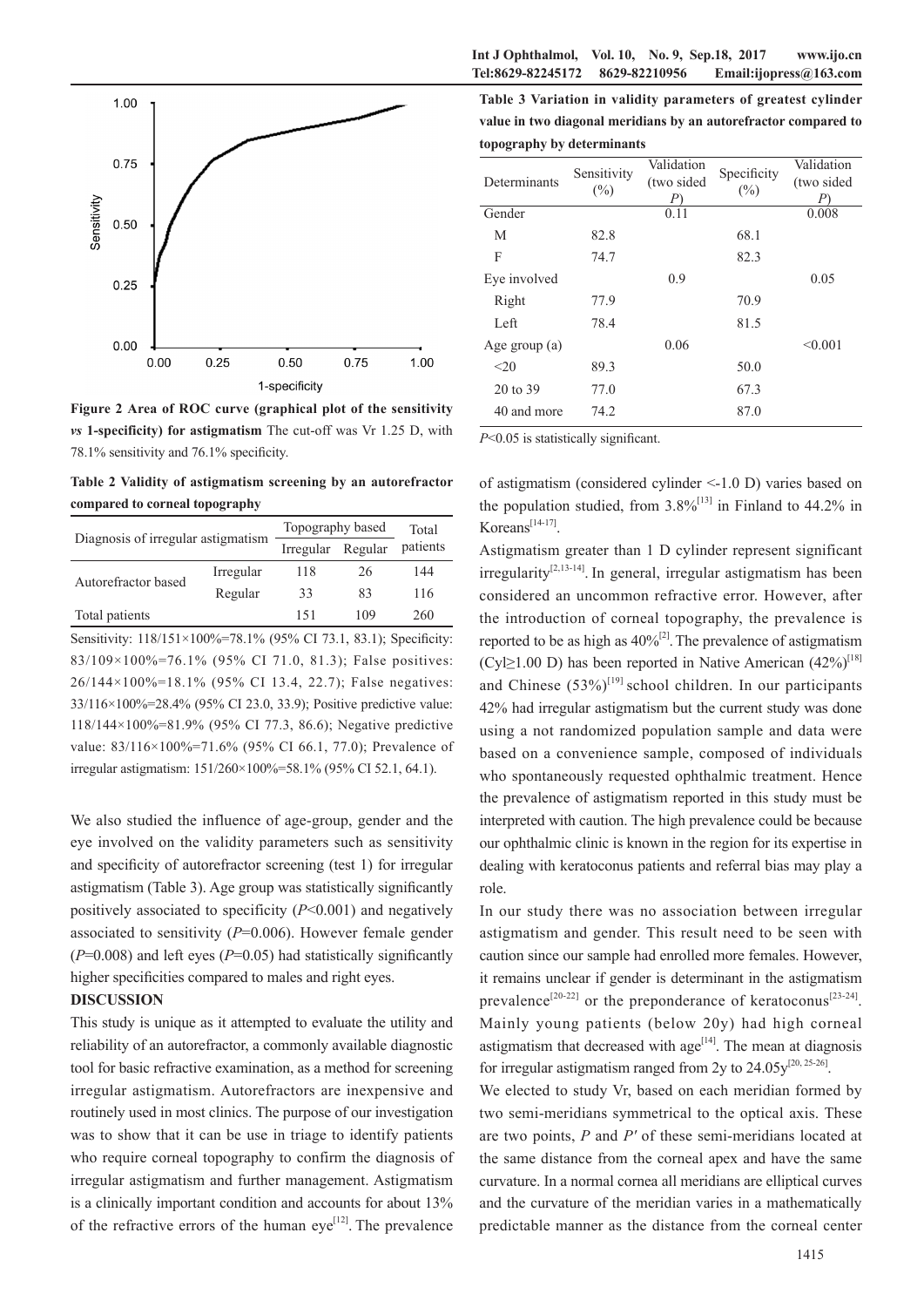## **Autorefractor method for irregular astigmatism**

 $increases^{[27]}$ . Additionally, all parallel meridians of a normal cornea are ellipses. In each parallel meridian, the curvature varies according to a mathematical rule between a maximum and a minimum in a sinusoidal fashion with a cycle of  $180^{\circ[27]}$ . For irregular astigmatism, it is highly unlikely that the radii of curvature of the meridian and the parallel of these two symmetrical points are equal, so we can assume the pairs of symmetric points of a cornea with irregular astigmatism do not have the same astigmatism. As expected, the Vr value in our sample was significantly higher in GRII, the group with irregular astigmatism. GRII had significant differences in cylinder in different point of the cornea, designated by the greater asymmetry in the cornea.

Both eyes had similar Vr enantiomorphism of corneal topographic parameters among fellow eyes has been recently reported $^{[28]}$ . However, we found that Vr was higher in left eyes compared to right eyes. Besides the statistical difference, we cannot explain this observation.

The overall predictive accuracy of Vr, as described by the area under the ROC curve (AROC), was high in GRII (0.83) with values  $>0.9^{[29]}$ . Some have reported AROC values of topography-based keratoconus are  $0.91^{[30]}$ .

Hence, test 1 with Vr was effective for the screening for irregular astigmatism. The cut-off point of Vr 1.25 D showed high sensitivity and specificity (78.1% and 76.1%, respectively). Lower values for AROC have been reported with other topographic indices derived from Placido disk-based video keratography<sup>[31-32]</sup>, optical coherence tomography pachymetry mapping<sup>[30]</sup>, quantitative analysis of iris parameters using optical coherence tomography<sup>[33]</sup>. In contrast, our test 1 Vr obtained higher AROC values than Fontes *et al*<sup>[34]</sup> who compared corneal hysteresis and corneal resistance factor in normal corneas and in mild keratoconus.

Although 42% of our study sample had irregular astigmatism, the sensitivity and specificity of the autorefractor test to screen for irregular astigmatism was less than desired.

Unlike Vr, which derives from a single data, most topographic indices derived from Placido disk-based video keratography include multiple parameters, require integration of the data into a decision-making process, such as neural network or automated decision-tree classification or are based on a more sophisticated polynomial analysis<sup>[31,35]</sup>. This makes our test 1 a very accessible and easy test to perform.

Since this is the only keratometric methods analyzed with AROC, we are unable to compare our study with others. We found age was positively associated to specificity and negatively associated to sensitivity. However female gender and left eyes had significantly higher specificities compared to those of males and right eyes.

Our suggested method is an objective method and there are only a few other objective methods to determine astigmatism<sup>[36-39]</sup>.

Conventional manual, automated keratometers and automatized wavefront measure refraction and anterior corneal curvature<sup>[3,40]</sup>. However, it was already documented that automatized keratorefractometer and wavefront under cycloplegia had similar numerical values<sup>[41]</sup>.

The multimeridional keratometry test assess the anterior corneal curvature using standard clinical keratometry technique<sup>[36-39]</sup>. The two principal meridians are identified and measurements are performed along these meridians $[36-39]$ . However, we believe that in cases with corneal irregularities the steepest and flattest meridians may be impossible to identify. Similar results were obtained by Karabatsas et al<sup>[42]</sup> who evaluated the agreement between the auto-keratometer and corneal topographer devices in highly astigmatic corneas. They found that the two devices showed poor agreement between measurements of corneal astigmatism and axis location, possibly due to an irregular corneal surface<sup>[43]</sup>. Roh *et*  $aI^{[3]}$  demonstrated that corneal irregularities significantly impact the assessment of astigmatism with the classic autokeratometer.

The reliability of astigmatism measurement by the automated keratometry function of the IOLMaster (Carl Zeiss AG, Oberkochen, Germany) is controversial. Shammas and Chan<sup>[44]</sup> reported that the precision of astigmatism measurements by the IOLMaster was relatively lower for steeper corneas and the difference in corneal astigmatism measurements between IOLMaster and another automated keratometer can increase more in corneas with an asymmetric bowtie pattern than in corneas with a symmetric bowtie pattern<sup>[45]</sup>.

In contrast, our method is an objective quantitative method, which is quick, easy and reliable for screening for irregular astigmatism. We obtained a Vr value which designated the greater asymmetry in the cornea, by only using an autorefractor.

This new proposed method is adequate for primary screening but has some limitations. To perform test 1 correctly, the autorefractor should be directed exactly on 2 pairs of symmetrical points on the cornea in the same meridian. However, we recognize that in practice, perfect symmetry is difficult to achieve. Therefore, we accept that the points can be similar distances from the center of the cornea in the same meridian.

As a consequence of the difficulty in measuring at perfectly symmetric points in the same meridian, applying test 1 to corneas with irregular astigmatism, the possible error will be added or subtracted to the actual differences that may exist. However, this error also exists in corneal topographers, as it is impossible to take two topographies that are precisely aligned<sup>[46]</sup>. We assume that repeatability of irregularity measurements is worse in eyes with keratoconus than in normal eyes, with any diagnostic technique<sup> $[5,47-48]$ </sup>.

Another limitation of test 1 is the area where the measurement is taken from is the spontaneous papillary area. We concede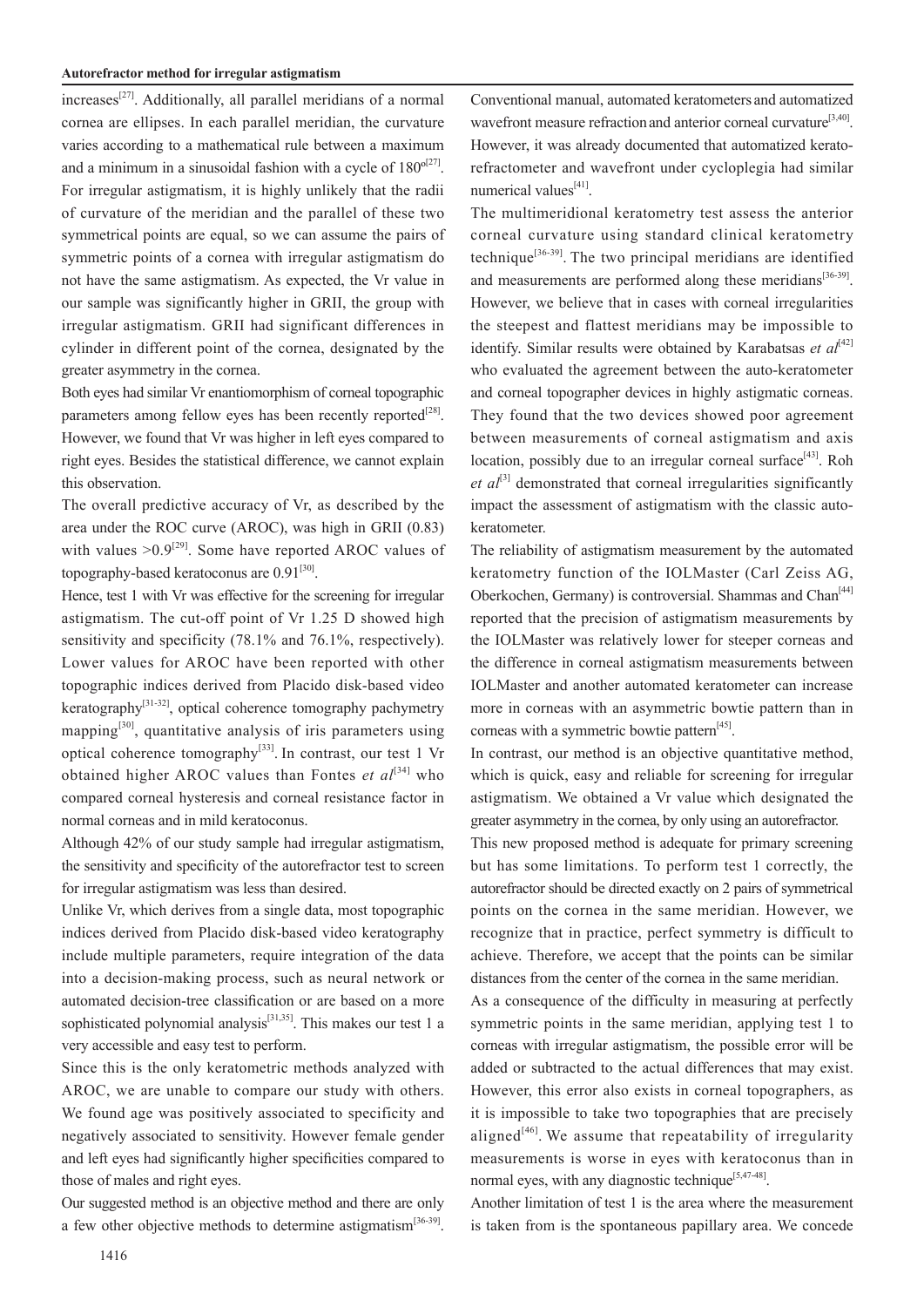miosis. In conclusion, test 1 is not designed to compete with the topographer. It offers the possibility of a likely diagnosis applicable to all patients presenting to a general ophthalmology clinic. Our method permits the identification of cases suspicious for irregular astigmatism and those should undergo corneal topography. Hence this is a screening tool for patients who require further workup. This optimizes the use of the corneal topographer and allows for greater clinical efficiency.

aspects of the eye and represent a very small stimulus to

Although it cannot be concluded from this study that Vr is sufficient alone as a single diagnostic index, it does seem to be very effective in discriminating irregular from regular astigmatism. Thus data concerning  $Vr > 1.25$  D should be combined with curvature data in stratifying patients with this condition.

### **ACKNOWLEDGEMENTS**

**Conflicts of Interest: Galindo-Ferreiro A,** None; **De Miguel-Gutierrez J,** None; **González-Sagrado M,** None; **Galvez-Ruiz A,** None; **Khandekar R,** None; **Schellini S,** None; **Galindo-Alonso J,** None.

#### **REFERENCES**

1 Nordan LT. Keratoconus: diagnosis and treatment. *Int Ophthalmol Clin* 1997;37(1):51-63.

2 Goggin M, Alpins N, Schmid LM. Management of irregular astigmatism. *Curr Opin Ophthalmol* 2000;11(4):260-266.

3 Roh HC, Chuck RS, Lee JK, Park CY. The effect of corneal irregularity on astigmatism measurement by automated versus ray tracing keratometry. *Medicine (Baltimore)* 2015;94(13):e677.

4 Mohammad-Rabei H, Shojaei A, Aslani M. Concurrent macular corneal dystrophy and keratoconus. *Middle East Afr J Ophthalmol* 2012;19(2): 251-253.

5 McMahon TT, Anderson RJ, Joslin CE, Rosas GA. Precision of three topography instruments in keratoconus subjects. *Optom Vis Sci* 2001; 78(8):599-604.

6 Dave T. Current developments in measurement of corneal topography. *Cont Lens Anterior Eye* 1998;21 Suppl 1:S13-30.

7 Oliveira CM, Ribeiro C, Franco S. Corneal imaging with slit-scanning and Scheimpflug imaging techniques. *Clin Exp Optom* 2011;94(1):33-42. 8 Stefano VS, Melo Junior LA, Mallmann F, Schor P. Interchangeability between Placido disc and Scheimpflug system: quantitative and qualitative analysis. *Arq Bras Oftalmol* 2010;73(4):363-366.

9 Lowry EA, de Alba Campomanes AG. Cost-effectiveness of schoolbased eye examinations in preschoolers referred for follow-up from visual screening. *JAMA Ophthalmol* 2016;134(6):658-664.

10 Williams C, Lumb R, Harvey I, Sparrow JM. Screening for refractive

errors with the Topcon PR2000 pediatric refractometer. *Invest Ophthalmol Vis Sci* 2000;41(5):1031-1037.

11 Bogan SJ, Waring GO 3rd, Ibrahim O, Drews C, Curtis L. Classification of normal corneal topography based on computer-assisted videokeratography. *Arch Ophthalmol* 1990;108(7):945-949.

12 Porter J, Guirao A, Cox IG, Williams DR. Monochromatic aberrations of the human eye in a large population. *J Opt Soc Am A Opt Image Sci Vis* 2001;18(8):1793-1803.

13 Parssinen O. Astigmatism and school myopia. *Acta Ophthalmol (Copenh)* 1991;69(6):786-790.

14 Marasini S. Pattern of astigmatism in a clinical setting in Maldives. *J Optom* 2016;9(1):47-53.

15 Rim TH, Kim SH, Lim KH, Choi M, Kim HY, Baek SH. Refractive errors in koreans: the Korea national health and nutrition examination survey 2008-2012. *Korean J Ophthalmol* 2016;30(3):214-224.

16 Saw SM, Gazzard G, Koh D, Farook M, Widjaja D, Lee J, Tan DT. Prevalence rates of refractive errors in Sumatra, Indonesia. *Invest Ophthalmol Vis Sci* 2002;43(10):3174-3180.

17 Vitale S, Ellwein L, Cotch MF, Ferris FL 3rd, Sperduto R. Prevalence of refractive error in the United States, 1999-2004. *Arch Ophthalmol*  2008;126(8):1111-1119.

18 Harvey EM, Dobson V, Miller JM. Prevalence of high astigmatism, eyeglass wear, and poor visual acuity among native American grade school children. *Optom Vis Sci* 2006;83(4):206-212.

19 Fan DS, Rao SK, Cheung EY, Islam M, Chew S, Lam DS. Astigmatism in Chinese preschool children: prevalence, change, and effect on refractive development. *Br J Ophthalmol* 2004;88(7):938-941.

20 Gordon-Shaag A, Millodot M, Shneor E, Liu Y. The genetic and environmental factors for keratoconus. *Biomed Res Int* 2015;2015: 795738.

21 Millodot M, Shneor E, Albou S, Atlami E, Gordon-Shaag A. Prevalence and associated factors of keratoconus in Jerusalem: a cross-sectional study. *Ophthalmic Epidemiol* 2011;18(2):91-97.

22 Bawazeer AM, Hodge WG, Lorimer B. Atopy and keratoconus: a multivariate analysis. *Br J Ophthalmol* 2000;84(8):834-836.

23 Saini JS, Saroha V, Singh P, Sukhija JS, Jain AK. Keratoconus in Asian eyes at a tertiary eye care facility. *Clin Exp Optom* 2004;87(2):97-101.

24 Fink BA, Wagner H, Steger-May K, Rosenstiel C, Roediger T, McMahon TT, Gordon MO, Zadnik K. Differences in keratoconus as a function of gender. *Am J Ophthalmol* 2005;140(3):459-468.

25 Sharma R, Titiyal JS, Prakash G, Sharma N, Tandon R, Vajpayee RB. Clinical profile and risk factors for keratoplasty and development of hydrops in north Indian patients with keratoconus. *Cornea* 2009;28(4): 367-370.

26 Weed KH, MacEwen CJ, Giles T, Low J, McGhee CN. The Dundee University Scottish Keratoconus study: demographics, corneal signs, associated diseases, and eye rubbing. *Eye (Lond)* 2008;22(4):534-541.

27 Lindsay R, Smith G, Atchison D. Descriptors of corneal shape. *Optom Vis Sci* 1998;75(2):156-158.

28 Li Y, Bao FJ. Interocular symmetry analysis of bilateral eyes. *J Med Eng Technol* 2014;38(4):179-187.